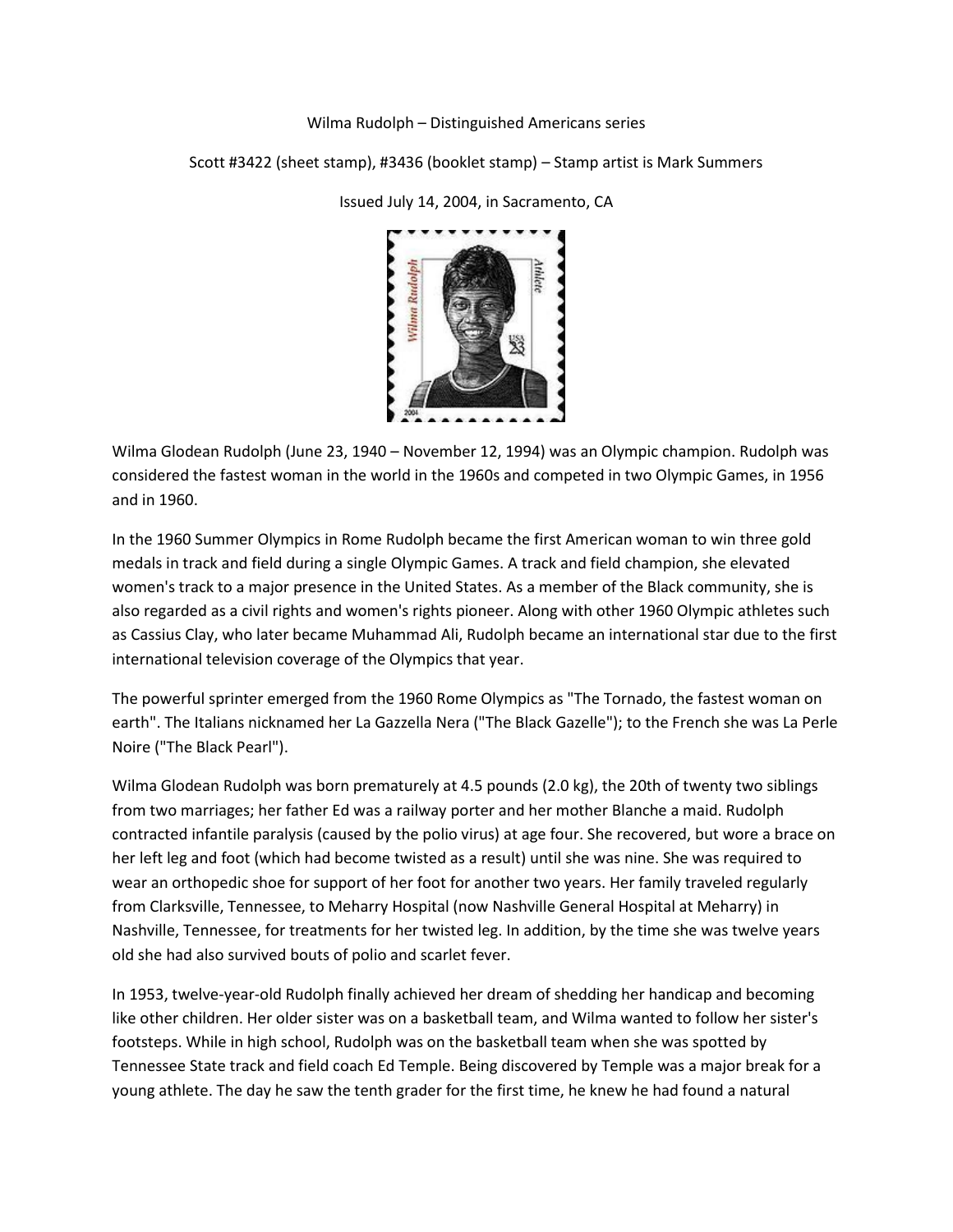athlete. Rudolph had already gained some track experience on Burt High School's track team two years before, mostly as a way to keep busy between basketball seasons.

While attending Burt High School, Rudolph became a basketball star setting state records for scoring and leading her team to the state championship. She also joined Temple's summer program at Tennessee State and trained regularly and raced with his Tigerbelles for two years. By the time she was sixteen, she earned a berth on the U.S. Olympic track and field team and came home from the 1956 Melbourne Games with an Olympic bronze medal in the 4×100 m relay to show her high school classmates.

In 1959, Rudolph won a gold medal in the 4×100 m relay at Pan American Games (with Isabelle Daniels, Barbara Jones, and Lucinda Williams) and an individual silver in the 100 m. The same year she won the AAU 100 m title and defended it for four consecutive years. During her career, she also won three AAU indoor titles.

At the 1960 Summer Olympics in Rome she won three Olympic titles: in the 100 m, 200 m and 4×100 m relay. As the temperature climbed toward 110 °F (43 °C), 80,000 spectators jammed the Stadio Olimpico. Rudolph ran the 100-meter dash in an impressive 11 seconds flat. However the time was not credited as a world record, because it was wind-aided. She also won the 200-meter dash in 23.2 seconds, a new Olympic record. After these wins, she was being hailed throughout the world as "the fastest woman in history". Finally, on September 11, 1960, she combined with Tennessee State teammates Martha Hudson, Lucinda Williams and Barbara Jones to win the 400-meter relay in 44.5 seconds, setting a world record. Rudolph had a special, personal reason to hope for victory—to pay tribute to Jesse Owens, the celebrated American athlete who had been her inspiration, also the star of the 1936 Summer Olympics, held in Berlin, Germany.

Following post-games European tour by the American team Rudolph returned home to Clarksville. At her wishes, her homecoming parade and banquet were the first fully integrated municipal events in the city's history. Rudolph retired from track competition in 1962 at age 22 after winning two races at a U.S.–Soviet meet. She got a job teaching Grade two in her childhood school. Conflict forced her to leave the position. She moved to Indianapolis to head a community center. Then she moved to St. Louis Missouri, then Detroit, Michigan, and then returned to Tennessee for a time in the late 60s before moving again to California. She then lived in Chicago during the Mayor Richard J. Daley years.

In July 1994, shortly after her mother's death, Rudolph was diagnosed with a brain tumor. On November 12, 1994, at age 54, she died of cancer in her home in Nashville. Wilma also had throat cancer. She was interred at Edgefield Missionary Baptist Church in Clarksville, Tennessee. At the time of her death, she had four children, eight grandchildren, and many nieces and nephews. Thousands of mourners filled Tennessee State University's Kean Hall on November 17, 1994, for the memorial service in her honor. Others attended the funeral at Clarksville's First Baptist Church. Across Tennessee, the state flag flew at half-mast.